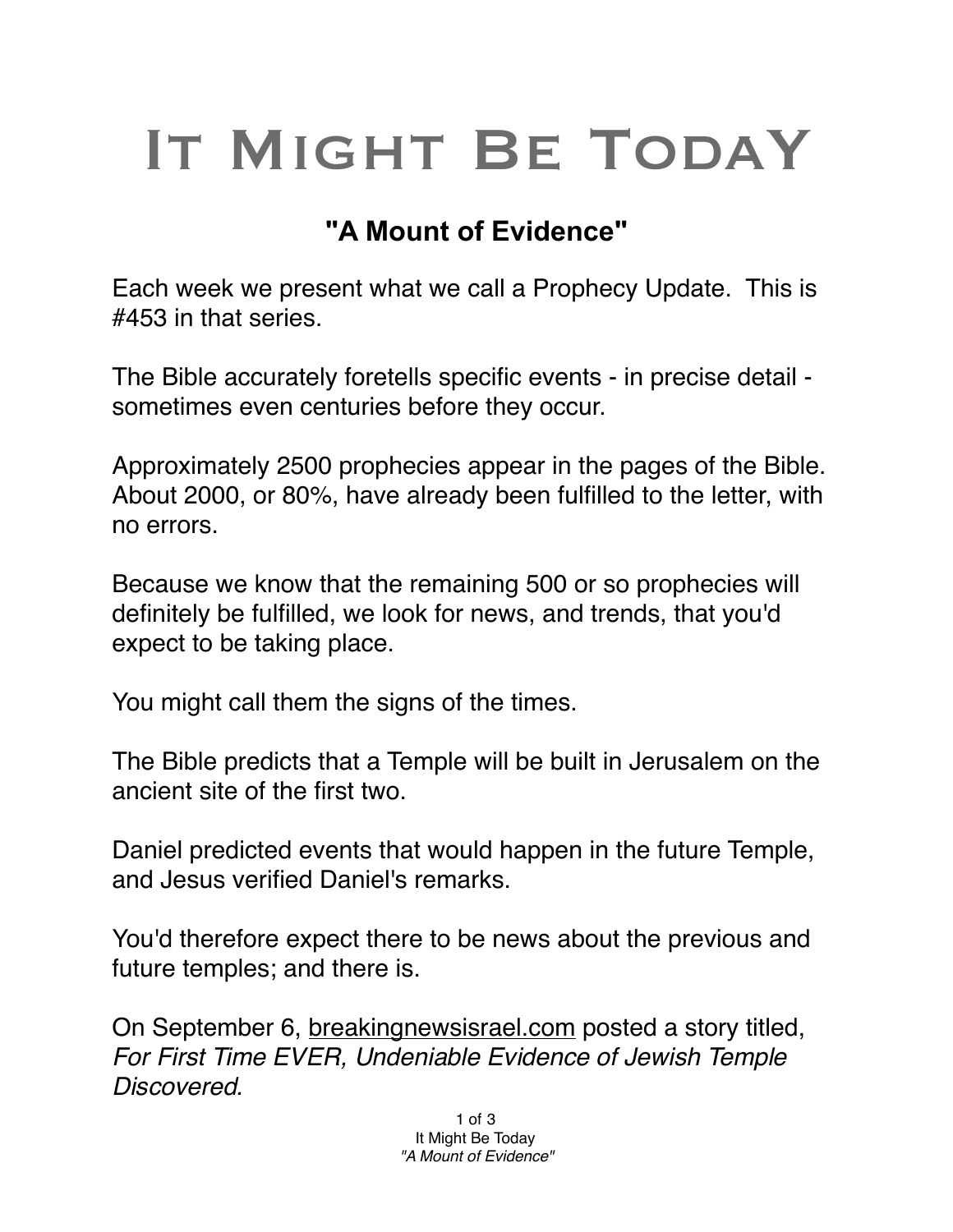## Excerpts:

An incredible new discovery at the Temple Mount has produced the first-ever physical and archaeological evidence that the Jewish Second Temple stood on the Mount 2000 years ago, upsetting Arab claims, increasingly endorsed by the international community, that the Temples never existed.

Archaeologists from the Temple Mount Sifting Project, salvaging artifacts from Muslim destruction at the Temple complex, have completed the restoration of ornate floor tiles which experts believe likely decorated the courtyard of the Second Jewish Temple. The project provides visible and incontrovertible proof, backed up by ancient texts and historical context, of a Jewish Temple on the Mount.

In total, archaeological teams have uncovered approximately 600 colored stone floor tile segments, with more than 100 of them positively dated to the Herodian Second Temple period (37-34 BC).

This represents the first time that archeologists have been able to successfully restore an element from the Herodian Second Temple complex," said Zachi Dvira, co-founder and director of the Temple Mount Sifting Project.

The Sifting Project began in the Tzurim Valley National Park in 2004 in an attempt to salvage whatever archaeological artifacts it could from destruction caused by illegal construction projects on the Temple Mount led by the Jordanian Waqf that controls the Mount.